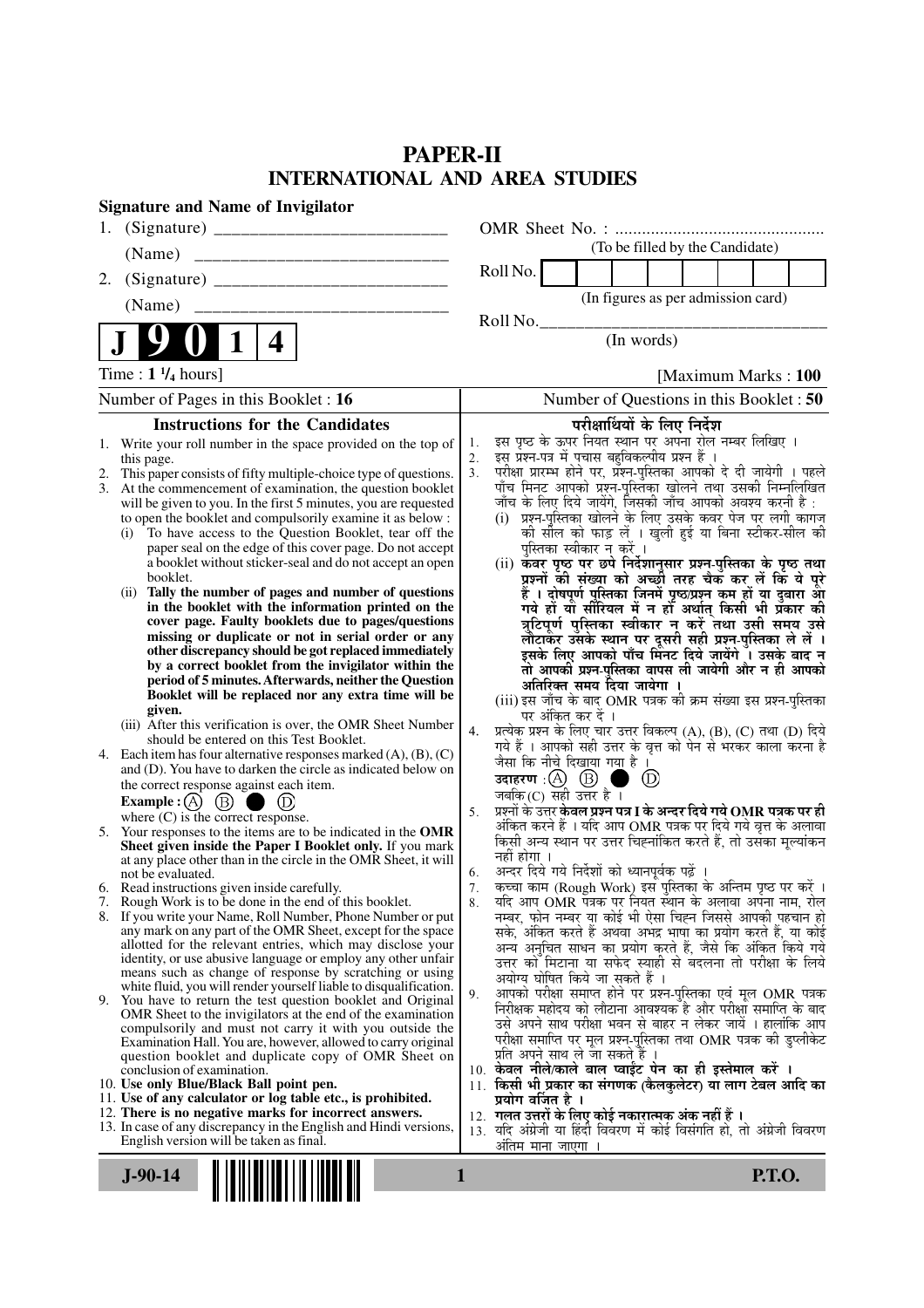#### **INTERNATIONAL AND AREA STUDIES Paper – II**

- **Note :** This paper contains **fifty (50)** objective type questions of **two (2)** marks each. **All** questions are compulsory.
- **1.** In zero-sum game, which one of the following occurs ?
	- (A) When one actor wins the other loses
	- (B) When no actor gains, anything
	- (C) Both the actors win
	- (D) Each actor gains only a little
- **2.** Who introduced the geopolitical idea of "Zomia" ?
	- (A) CA Bayle
	- (B) Leo Panitch
	- (C) S.V. Schaik
	- (D) W.V. Schendel
- **3.** Who among the following stated that "Geopolitics is a Pseudo-science" ?
	- (A) Barry Buzan
	- (B) N.J. Spikman
	- (C) H.J. Morgenthan
	- (D) S.P. Cohen
- **4.** In which year the UN World Summit on international responsibility to protect populations from genocide, ethnic cleaning and similar atrocities was convened

| $(A)$ 2001 | $(B)$ 2003 |
|------------|------------|
| $(C)$ 2005 | $(D)$ 2009 |

- **5.** "Depleted Uranium" was used in one of the following wars :
	- (A) Gulf War
	- (B) Iran-Iraq War
	- (C) Second World War
	- (D) Falkland War
- **6.** Which one of the following is not a natural disaster ?
	- (A) Cyclone
	- (B) Air crash
	- (C) Cloud burst
	- (D) Volcano eruption
- **7.** Which one of the following is not intertwined with the strategic partnership of India and France ?
	- (A) Civil nuclear energy
	- (B) Defence cooperation
	- (C) Counter terrorism
	- (D) Climate change
- **8.** Who opined that the (UN) Secretary General wears many hats, most being of his own design ?
	- (A) Anthony Parsons
	- (B) J.G. Merills
	- (C) Thomas Franck
	- (D) Kofi Annan
- **9.** Which article of Japanese post World War II constitution places restrictions on the use of military force ?
	- (A) Article 3 (B) Article 5
	- (C) Article 7 (D) Article 9
- **10.** The global financial crises of 2008 originated in
	- (A) U.K.
	- (B) Iceland
	- (C) U.S.A.
	- (D) France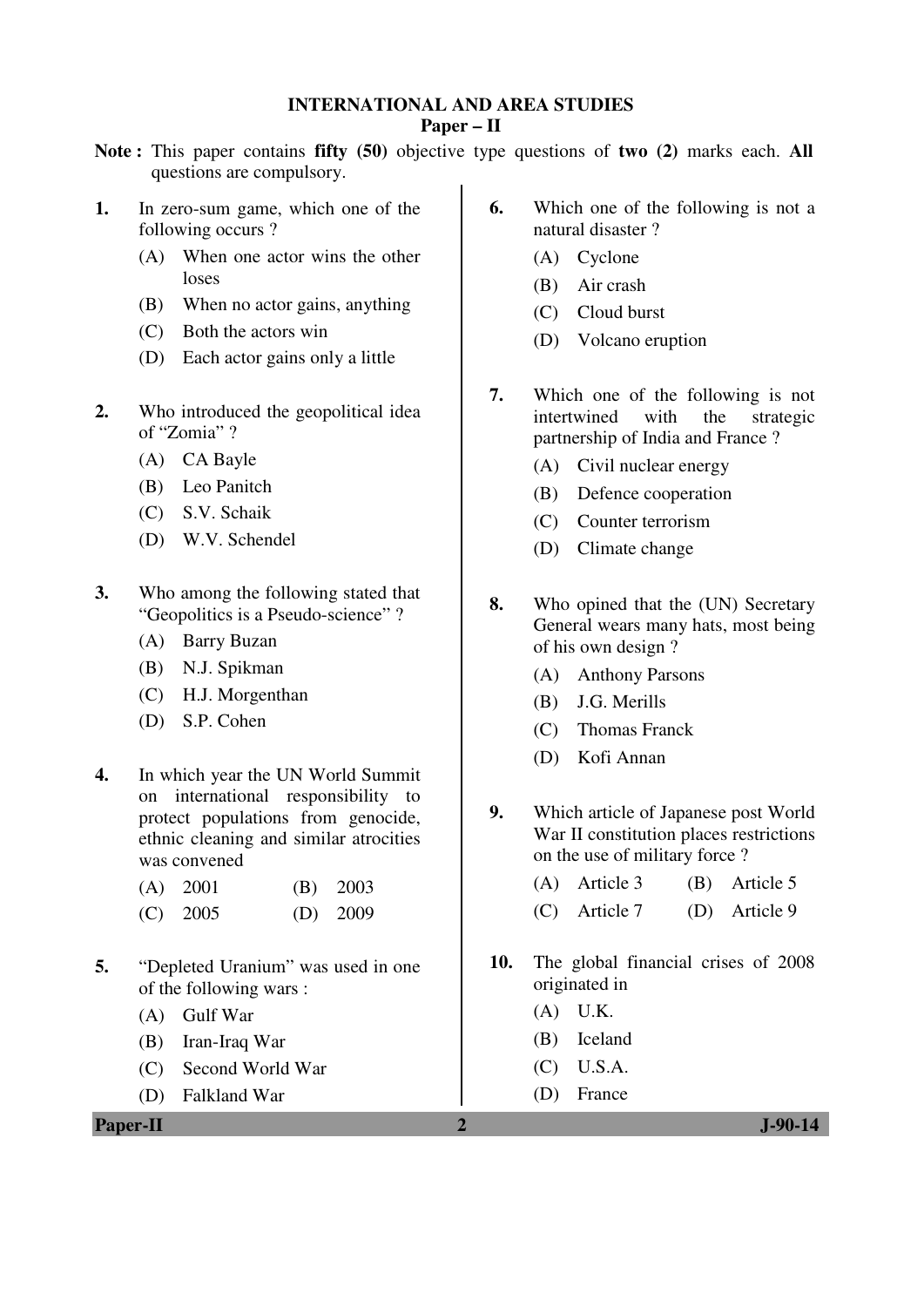## अंतर्राष्ट्रीय एवं क्षेत्रीय अध्ययन ¯ÖÏ¿®Ö¯Ö¡Ö **– II**

**नोट:** इस प्रश्नपत्र में **पचास (50)** बहु-विकल्पीय प्रश्न हैं । प्रत्येक प्रश्न के **दो (2)** अंक हैं । **सभी** प्रश्न अनिवार्य हैं ।

- 1. शन्य योगफल खेल में निम्नांकित में क्या परिणाम घटित होता है ?
	- $(A)$  •जहाँ एक खिलाड़ी जीतता है, वहाँ दूसरा हारता है $\perp$
	- (B) दोनों खिलाडियों को कोई लाभ नहीं होता $\perp$
	- $(C)$  दोनों ही जीतते हैं।
	- (D) प्रत्येक खिलाड़ी को केवल थोड़ा सा लाभ होता है $\perp$
- 2. "जोमिआ" का भू-राजनीतिक विचार किसने प्रस्तत किया ?
	- $(A)$  सी ए बेयली
	- $(B)$  लिओ पैनिश
	- (C) एस.वी. शेएक
	- (D) डब्ल्यू.वी. शेन्डेल
- 3. निम्नलिखित में से किसने कहा था कि ''भ-राजनीति मिथ्या विज्ञान है" ?
	- $(A)$  बैरी बज़न
	- (B) एन.जे. स्पिकमैन
	- (C) एच.जे. मारगेंथन
	- (D) एस.पी. कोहेन
- 4. जनसंख्या को मानवसंहार, नृजाति उन्मूलन और ऐसे ही अन्यायों से बचाने हेत् अन्तर्राष्ट्रीय दायित्व के लिए संयुक्त राष्ट्र संघ विश्व शिखर सम्मेलन किस वर्ष बुलाया गया ?
	- (A) 2001 (B) 2003
	- (C) 2005 (D) 2009
- 5. निम्नलिखित युद्धों में से किसमें विहसित यूरेनियम का प्रयोग किया गया ?
	- (A) खाड़ी युद्ध
	- (B) ईरान-ईराक युद्ध
	- (C) द्वितीय विश्व युद्ध
	- (D) फाकलैण्ड युद्ध
- **6.** निम्नलिखित में से कौन सा प्राकृतिक प्रकोप नहीं है ?
	- $(A)$  चक्रवात
	- (B) वायु दुर्घटना
	- $(C)$  बादल का फटना
	- (D) ज्वालामुखी का विस्फोट
- 7. निम्नलिखित में से कौन सा भारत और फ्रांस की रणनीतिक भागीदारी से जुड़ा नहीं है ?
	- (A) सिविल नाभिकीय ऊर्जा
	- $(B)$  रक्षा सहयोग
	- (C) आतंकवाद विरोधी
	- (D) मौसम परिवर्तन
- 8. यह किसका विचार था कि संयुक्त राष्ट्र संघ का महासचिव कई हैट पहनता है. पर अधिकतर उसे ही जो डिज़ाइन में उसके मनोनकल होता है ?
	- $(A)$  एंथनी पार्सनस
	- (B) जे.जी. मेरिलस
	- $(C)$  थॉमस फ्रैंक
	- (D) कोफी आन्नान
- 9. जापान के उत्तर विश्वयुद्ध II के संविधान में कौन सा अनुच्छेद सैन्य बल के प्रयोग पर रोक लगाता है  $?$ 
	- $(A)$  अनुच्छेद 3  $(B)$  अनुच्छेद 5
	- (C) अनुच्छेद 7 (D) अनुच्छेद 9
- 10. 2008 का वैश्विक वित्तीय संकट प्रारम्भ हुआ
	- $(A)$  इंगलैंड में
	- (B) आइसलैण्ड में
	- (C) संयुक्त राज्य अमरीका में
	- $(D)$  फ्रांस में

 **J-90-14 3 Paper-II**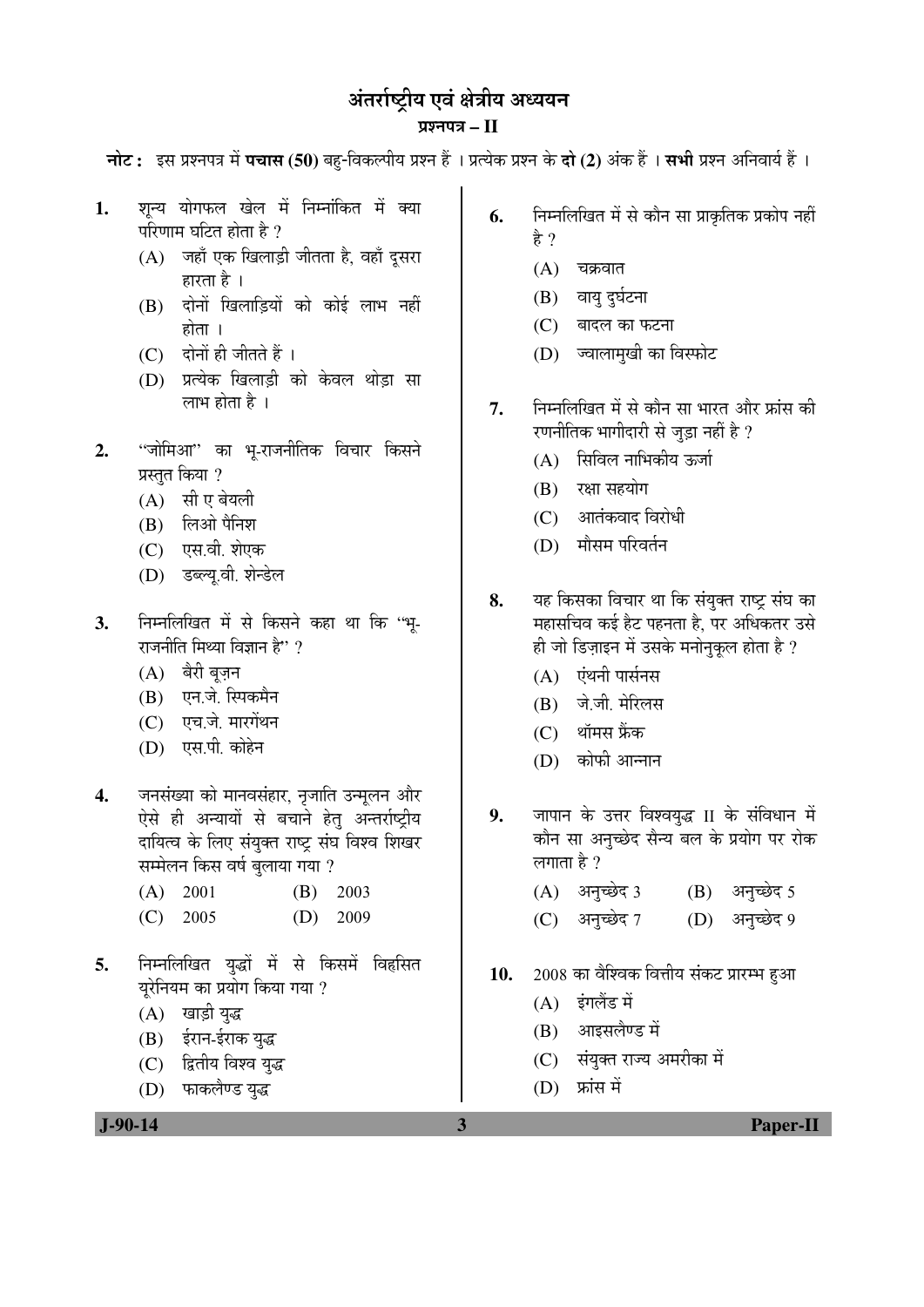- **11.** Which country is identified as the world's poorest country ?
	- (A) Bahamas (B) Barbados
	- (C) Haiti (D) Mexico
- **12.** Who among the following coined the term 'Cyberspace' ?
	- (A) Liddell Hart
	- (B) Linus Pauling
	- (C) W. Gibson
	- (D) H. Kissinger
- **13.** Financial help of IMF is given to countries on the basis of which one of the following criteria ?
	- (A) The value of the collateral offered
	- (B) The sovereign guarantees along with two sureties
	- (C) The agreement of the needy country to a programme of actions to correct external and internal imbalances.
	- (D) The non-availability of support from international private leaders.
- **14.** Which one of the following is not a chemical warfare agent ?
	- (A) Tabur (B) Sarin
	- (C) Chloropicrin (D) Anthrax
- **15.** Which one of the following functions/powers of the U.N Security Council concerning peace keeping in conflict ridden areas, has not been specifically provided in the U.N. Charter and is held as innovation ?
	- (A) Peace keeping : persuasive role
	- (B) Peace keeping : operations
	- (C) Peace keeping : using coercive authority
	- (D) Peace keeping through regional organizations
- **16.** In which year did Russia and India sign the Agreement on Cooperation in the use of Atomic Energy for Peaceful Purposes ? (A) 2005 (B) 2010 (C) 2011 (D) 2012
- **17.** Match the following use codes given below :

|               | $List-I$          |                     | $List - II$  |                   |       |  |
|---------------|-------------------|---------------------|--------------|-------------------|-------|--|
|               | (Books)           |                     |              | (Authors/Editors) |       |  |
|               | a. The Politics   |                     | i.           | M.S.              | Rajan |  |
| of the        |                   |                     |              | (ed.)             |       |  |
|               | Developing        |                     |              |                   |       |  |
| <b>Areas</b>  |                   |                     |              |                   |       |  |
| b. The        |                   |                     |              | ii. Gabriel A.    |       |  |
|               | <b>Anarchical</b> |                     |              | Almond and        |       |  |
|               | Society: A        |                     |              | James             |       |  |
|               | study of          |                     |              | Coleman (ed.)     |       |  |
|               | order in          |                     |              |                   |       |  |
|               | <u>World</u>      |                     |              |                   |       |  |
|               | <b>Politics</b>   |                     |              |                   |       |  |
|               |                   | c. International    |              | iii. Edward       | W.    |  |
|               | and Area          |                     |              | Said              |       |  |
|               | <b>Studies in</b> |                     |              |                   |       |  |
| <u>India</u>  |                   |                     |              |                   |       |  |
|               | d. Orientalism    |                     |              | iv. Headley Bull  |       |  |
| <b>Codes:</b> |                   |                     |              |                   |       |  |
|               | a                 | $\mathbf b$         | $\mathbf c$  | d                 |       |  |
| (A)           | iii               | $\mathbf{ii}$       | iv           | $\mathbf{i}$      |       |  |
| $(B)$ iv      |                   | $\mathbf{i}$        | ii           | iii               |       |  |
| $(C)$ i       |                   | $\overline{\ }$ iii | $\ddot{i}$   | iv                |       |  |
| (D)           | $\ddot{\rm n}$    | iv                  | $\mathbf{i}$ | iii               |       |  |
|               |                   |                     |              |                   |       |  |

- **18.** With which of the following countries India has had mutually most beneficial river water agreement ?
	- (A) Pakistan
	- (B) Bangladesh
	- (C) Nepal
	- (D) Bhutan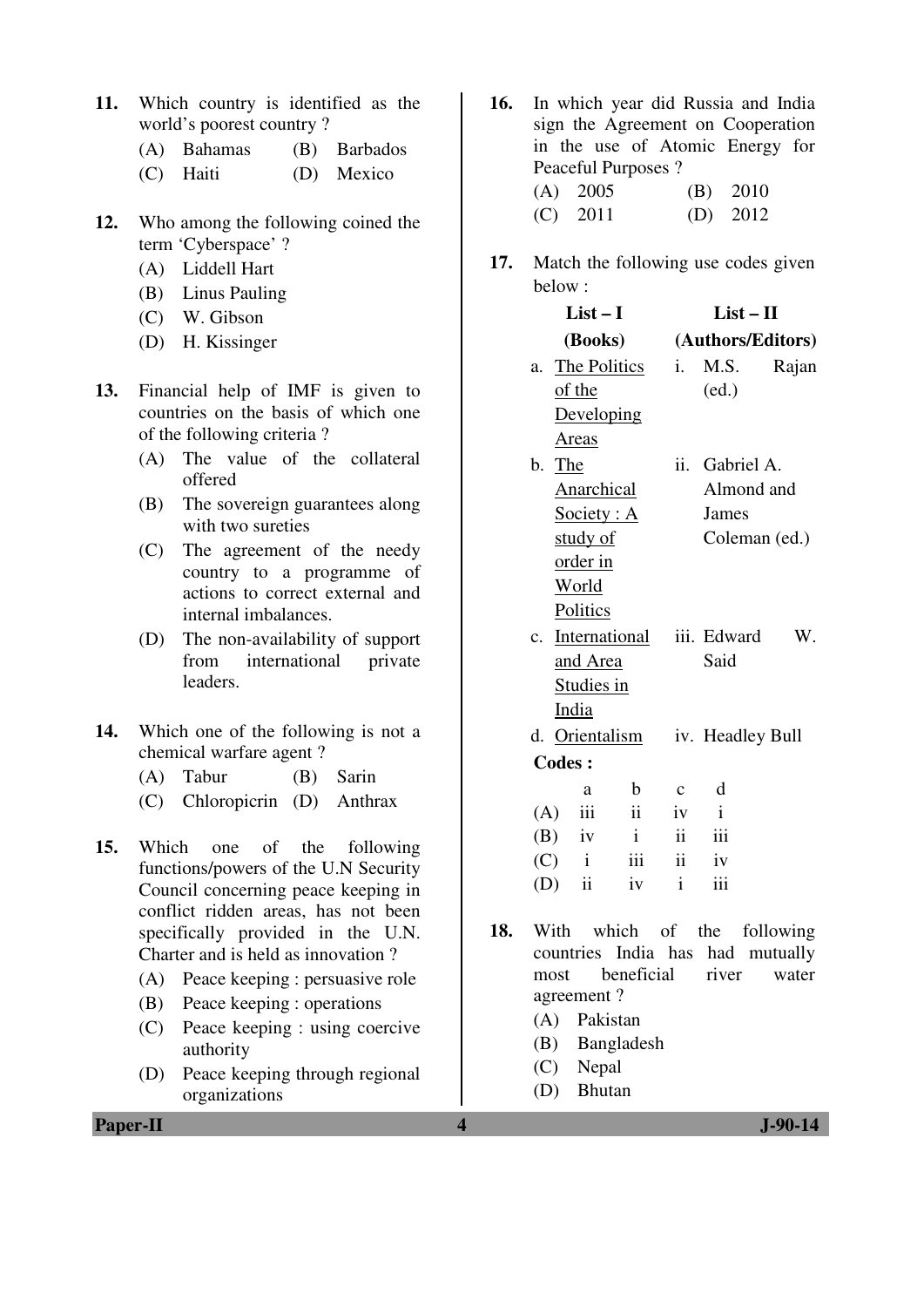- 11. विश्व के सबसे निर्धन देश के रूप में किसको पहचाना गया है ?
	- (A) बहामास (B) बारबडोस
	- (C) हैती (D) मैक्सिको
- 12. निम्नलिखित में से किसने 'साइबर स्पेस' शब्द गढा है ?
	- $(A)$  लिड्डेल हार्ट
	- $(B)$  लाइनस पॉलिंग
	- (C) डब्ल्यू. गिब्सन
	- (D) एच. किसींजर
- 13. अंतर्राष्ट्रीय मुद्रा कोष (आई.एम.एफ.) द्वारा जरूरतमंद देशों को निम्नलिखित में से किस आधार पर सहायता दी जाती है ?
	- (A) संपार्श्विक रूप में पेश किए गए मूल्य के बराबर
	- (B) दो प्रतिभू के साथ संप्रभू गारंटियाँ
	- (C) जरूरतमंद देश द्वारा बाह्य एवं आन्तरिक असन्तुलनों को ठीक करने के लिए क्रियात्मयन योग्य कार्यक्रमों के प्रति स्रहमति
	- (D) अन्तर्राष्ट्रीय निजी लीडरों से समर्थन उपलब्ध न हो पाना
- 14. निम्नलिखित में से कौन सा रासायनिक सामरिक एजेंट नहीं है ?
	- $(A)$  ताबुर  $(B)$  सारिन
	- (C) क्लोरोपिक्रिन (D) एंथ्रेक्स
- 15. टकराव वाले क्षेत्रों में शांति स्थापित करने से संबंधित संयुक्त राष्ट्र सुरक्षा परिषद् के निम्नलिखित में से किस प्रकार्य/शक्ति का संयुक्त राष्ट्र के चार्टर में विशेष रूप से प्रावधान नहीं किया गया है और इसे नव उत्पाद माना गया है ?
	- $(A)$  शांति स्थापना : समझाने वाली भुमिका
	- (B) शांति स्थापना संबंधी कार्य
	- $(C)$  शांति स्थापना : दबावशील अधिसत्ता का उपयोग
	- (D) क्षेत्रीय संगठनों के माध्यम से शांति स्थापना
- 16. रूस और भारत के बीच अण ऊर्जा के शान्तिपूर्ण व्यवहार के लिए सहयोग समझौता किस वर्ष में हुआ ?
	- (A) 2005 (B) 2010 (C) 2011 (D) 2012
- 17. सूची I में दी गई निम्नलिखित पुस्तकों के नामों को सूची – II में दिए गए लेखकों / संपादकों के नामों के साथ समेलित कीजिए । उत्तर देते समय निम्नलिखित कूट का उपयोग कीजिए  $\cdot$

|       | सूची – I         |                           | सूची – II |                                               |  |  |
|-------|------------------|---------------------------|-----------|-----------------------------------------------|--|--|
|       |                  |                           |           | (पुस्तक) (लेखक/संपादक)                        |  |  |
|       |                  |                           |           | a. <u>द पॉलिटिक्स</u> i.    एम.एस. राजन       |  |  |
|       | ऑफ द             |                           |           | (संपादक)                                      |  |  |
|       | <u>डिवेलपिंग</u> |                           |           |                                               |  |  |
|       | <u>एरियाज</u>    |                           |           |                                               |  |  |
|       |                  |                           |           | b. <u>द अनार्किकल</u> ii. गैब्रियल ए.         |  |  |
|       |                  | <u>सोसायटी : ए</u>        |           | आमंड और                                       |  |  |
|       |                  | <u>स्टडी ऑफ</u>           |           | जेम्स कोलमैन                                  |  |  |
|       |                  | <u>आर्डर इन वर्ल्ड</u>    |           | (संपादक)                                      |  |  |
|       | <u>पॉलिटिक्स</u> |                           |           |                                               |  |  |
|       |                  |                           |           | c. <u>इंटरनेशनल एण्ड</u> iii. एडवर्ड डब्ल्यू. |  |  |
|       |                  | <u>एरिया स्टडी इन</u> सैड |           |                                               |  |  |
|       | इंडिया           |                           |           |                                               |  |  |
|       |                  |                           |           | d. <u>ओरिएण्टलिज्म</u> iv. हैडली बुल          |  |  |
| कूट : |                  |                           |           |                                               |  |  |
|       | a                | b c d                     |           |                                               |  |  |
|       | $(A)$ iii        | ii iv i                   |           |                                               |  |  |
|       | $(B)$ iv i       |                           |           | ii iii                                        |  |  |
|       |                  | $(C)$ i iii ii iv         |           |                                               |  |  |
|       |                  | (D) ii iv $i$             |           | iii                                           |  |  |
|       |                  |                           |           |                                               |  |  |

- 18. निम्नलिखित देशों में किसके साथ भारत का पारस्परिक सर्वाधिक लाभप्रद नदी जल समझौता हे ?
	- $(A)$  पाकिस्तान
	- $(B)$  बांग्लादेश
	- $(C)$  नेपाल
	- (D) भटान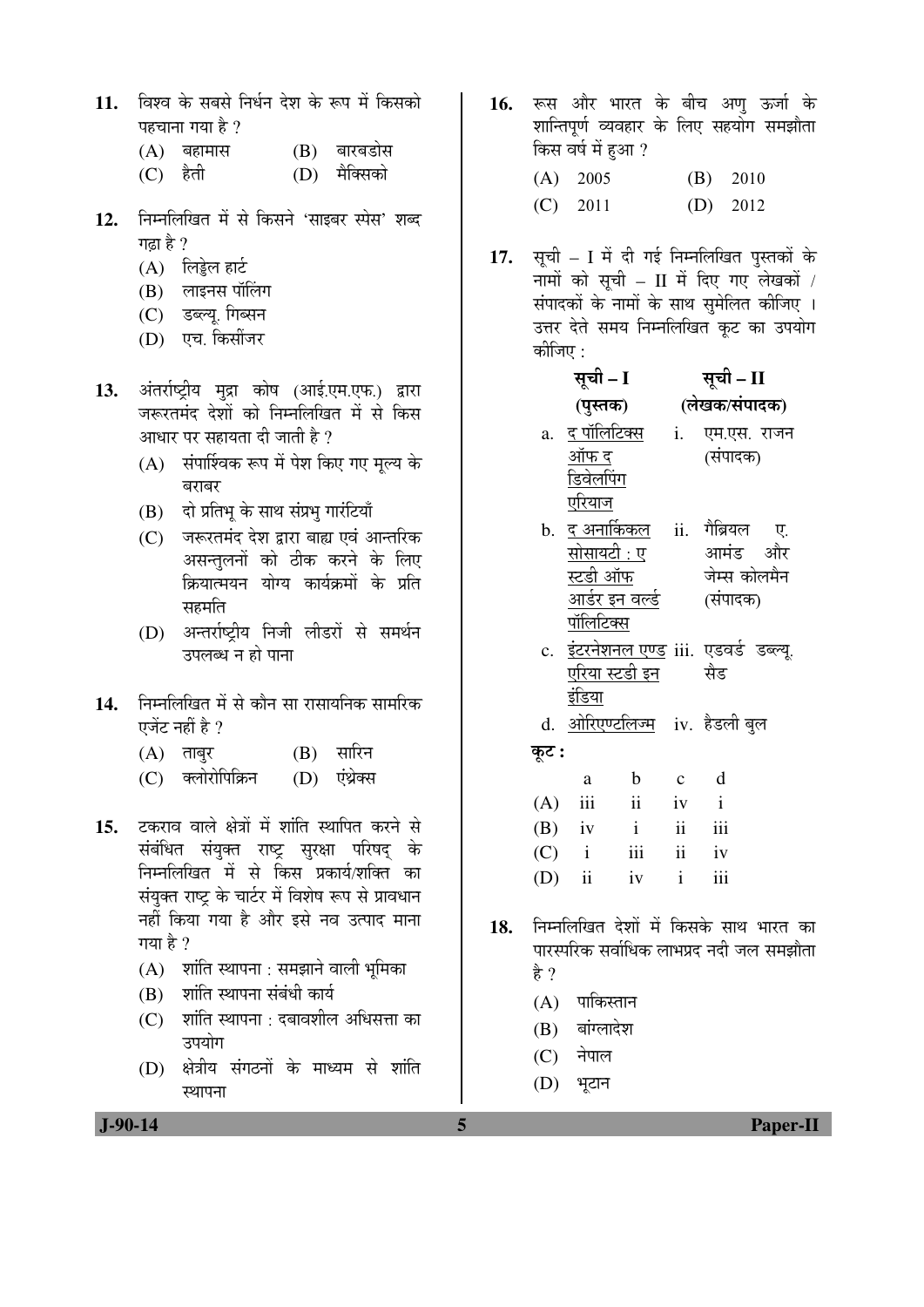- **19.** Who among the following, propounded the doctrine that war between capitals and communist states was not inevitable and that interbloc competition could be peaceful ?
	- (A) Leonid Brezhnev
	- (B) Nikita Khrushchev
	- (C) Andrei Gromyko
	- (D) Y. Andropov
- **20.** The strategy to prevent the expansion of Soviet influence by encircling it with military alliances backed with the threat of nuclear retaliation by the United States was known as
	- (A) Strategy of Annihilation
	- (B) Strategy of Attribution
	- (C) Strategy of Massive Retaliation
	- (D) Strategy of Containment
- **21.** The degree to which State cluster in alliances around the most powerful members of the state system is known as
	- (A) Unipolarity
	- (B) Bipolarity
	- (C) Polycentrality
	- (D) Polarisation
- **22.** A method of decision making based on having perfect information with which all plausible courses of action are carefully evaluated, is called
	- (A) Procedural rationality
	- (B) Alternative choice
	- (C) Critical choice
	- (D) Vital national interest

**Paper-II 6 J-90-14** 

- **23.** A security regime based on the principle that an act of aggression by any State will be met by a collective response from the rest, is called
	- (A) Comprehensive security
	- (B) Common security
	- (C) Collective defense
	- (D) Collective security
- **24.** 'Ha Long Bay' famous for its scenic rock formations are found in
	- (A) Vietnam
	- (B) Philippines
	- (C) Indonesia
	- (D) Singapore
- **25.** ASEAN-India car rally of 2012 reached its destination in
	- (A) March 2012
	- (B) July 2012
	- (C) August 2012
	- (D) December 2012
- **26.** In which year Laung Prabang (Laus) was declared a UNESCO world heritage site ?
	- (A) 1945
	- (B) 1954
	- (C) 1995
	- (D) 2002
- **27.** Which one of the following South Asian countries does not share land border with India ?
	- (A) Pakistan
	- (B) Bangladesh
	- (C) Bhutan
	- (D) Sri Lanka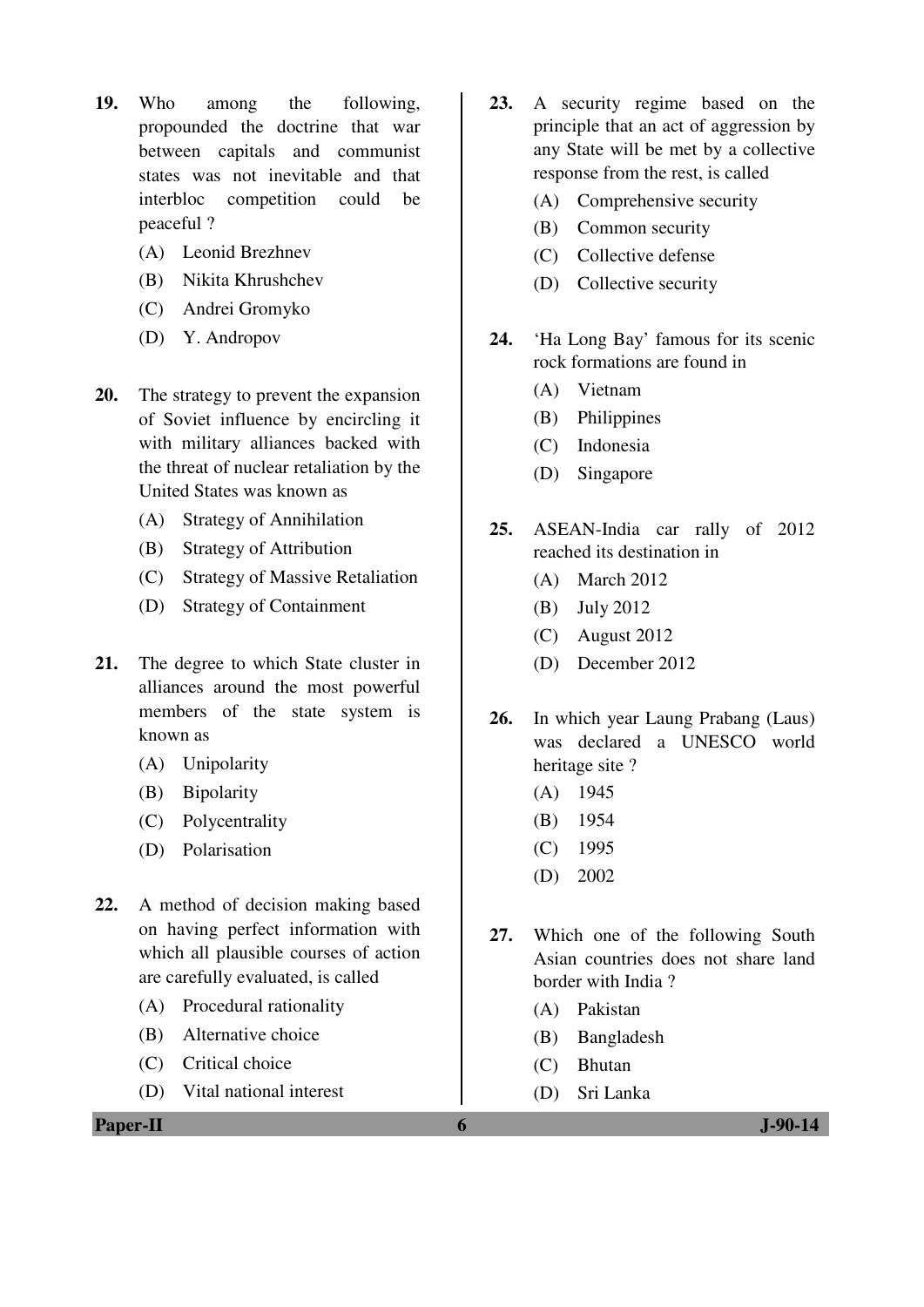- 19. निम्नलिखित में से किसने इस सिद्धान्त का प्रतिपादन किया था कि पँजीवादी राज्यों और साम्यवादी राज्यों के बीच युद्ध अपरिहार्य नहीं है और अन्तर-गुटीय स्पर्धा शान्तिपूर्ण भी हो सकती है $\gamma$ 
	- $(A)$  लियोनिड ब्रेजनेव
	- (B) निकिता ख्रश्चेव
	- (C) आण्द्रे ग्रोमिइको
	- (D) वाई. आंडोपोव
- 20. संयुक्त राज्य अमेरिका (यूनाइटेड स्टेट्स) की रणनीति जिसके अन्तर्गत सोवियत प्रभाव को बढने से रोकने के लिए सैन्य समझौतों द्वारा उसे घेरा और साथ ही नाभिकीय हथियारों द्वारा प्रतिशोधी क्रिया करने की धमकी दी, ऐसी रणनीति को कहते हैं :
	- $(A)$  विनाश की रणनीति
	- (B) संघर्षण की रणनीति
	- $(C)$  भारी प्रतिघात की रणनीति
	- $(D)$  परिरोधन रणनीति
- **21.** राज्य प्रणाली के अत्यधिक शक्तिशाली सदस्यों के चहँ ओर समझौतों द्वारा अन्य राज्य एकत्रित होते हैं, इस प्रणाली को कहते हैं :
	- (A) एक ध्रुवता
	- (B) द्वि ध्रुवता
	- (C) बहु केंद्रीयता
	- (D) ध्रुवीकरण
- 22. निर्णय लेने के ऐसे ढंग को जो सम्पूर्ण सूचना पर आधारित होता है और सभी विश्वसनीय क्रियात्मक विधियों का सावधानीपूर्वक मूल्यांकन किया गया हो, कहते हैं :
	- (A) प्रक्रियामलक विवेकशीलता
	- (B) वैकल्पिक चयन
	- (C) समीक्षात्मक चयन
	- (D) महत्त्वपर्ण राष्टीय हित

23. एक सरक्षा व्यवस्था जो इस सिद्धान्त पर आधारित हो कि किसी देश द्वारा की गई आक्रामक क्रिया का सामहिक रूप से अन्य देशों द्वारा सामना किया जाएगा, ऐसी सुरक्षा शासन प्रणाली को कहते हैं :

- (A) व्यापक सुरक्षा
- (B) साझी सुरक्षा
- $(C)$  सामहिक प्रतिरक्षा
- (D) सामूहिक सुरक्षा
- 24. दर्शनीय शैल रचनाओं के लिए प्रसिद्ध 'हा लांग बे' किस देश में हैं ?
	- $(A)$  वियतनाम
	- $(B)$  फिलिपाइन्स
	- (C) इण्डोनेशिया
	- (D) सिंगापुर
- 25. एशिआन-इण्डिया कार रैली-2012 अपने गंतव्य पर कब पहँची ?
	- $(A)$  मार्च, 2012
	- $(B)$  जुलाई, 2012
	- (C) अगस्त, 2012
	- (D) दिसम्बर, 2012
- 26. किस वर्ष लुआंग प्राबंग (लाओस) को युनेस्को द्वारा विश्व सम्पदा स्थल घोषित किया गया  $\overline{\eta}$ 
	- (A) 1945
	- (B) 1954
	- (C) 1995
	- (D) 2002
- 27. निम्नलिखित में से कौन से दक्षिण एशियाई देश की भारत के साथ भ-सीमा सांझा नहीं है ?
	- $(A)$  पाकिस्तान
	- (B) बांग्लादेश
	- $(C)$  भूटान
	- (D) श्रीलंका

 **J-90-14 7 Paper-II**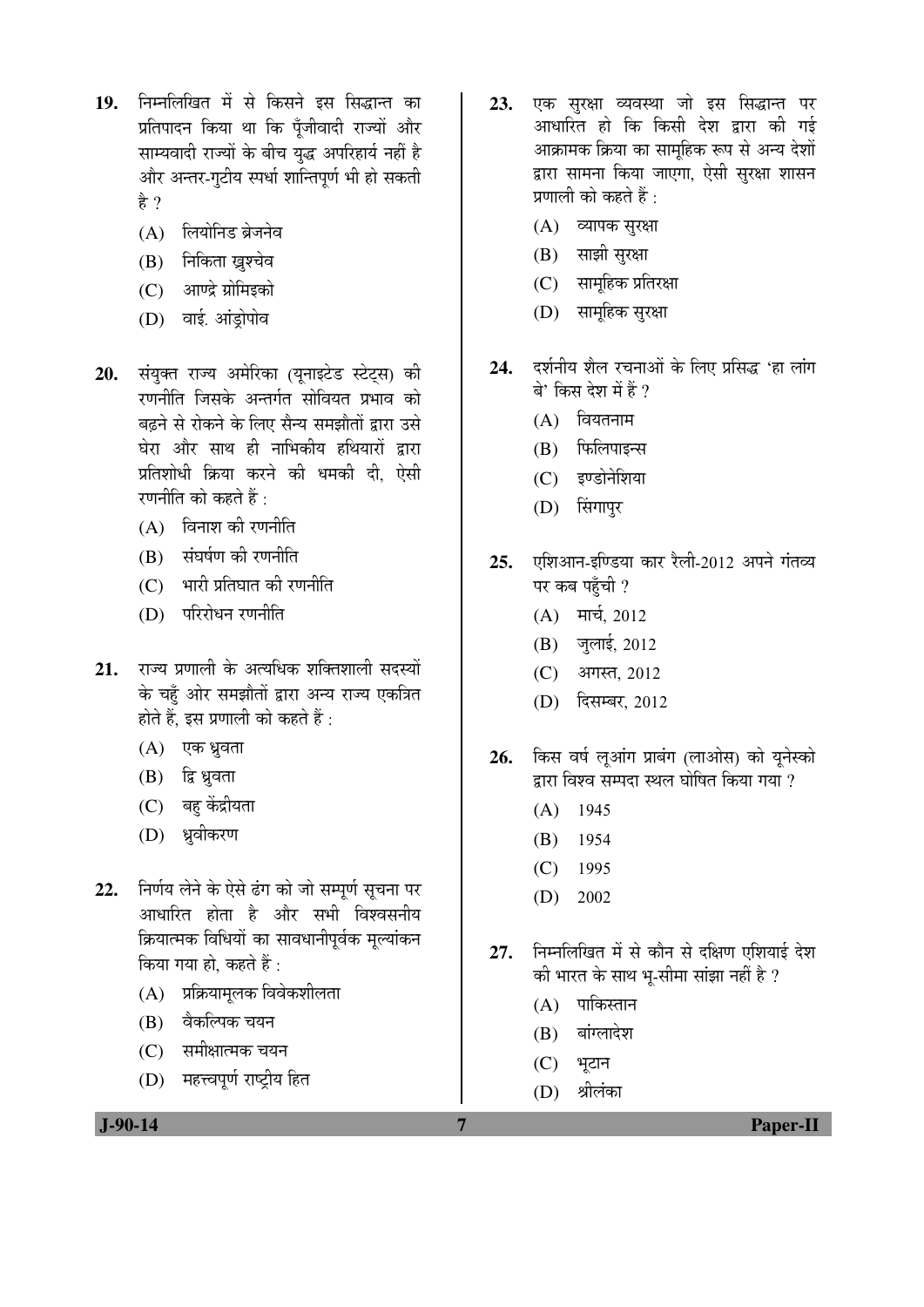- **28.** A major cause of the Russian Revolution of 1917 was the
	- (A) Defeat of Germany in the Russian Campaign
	- (B) Marriage of Czar Nicholas-II to German Princess
	- (C) Sharp economic differences among social classes
	- (D) Popularity of Marxism among the Russian nobility
- **29.** Which political party is in power today in Russia ?
	- (A) Communist Party
	- (B) Liberal Democratic Party
	- (C) United Russian Party
	- (D) Yabloko Party
- **30.** Which countries of East Europe joined the Partnership For Peace (PFP) plan ?
	- (A) Albania, Czech Republic, Hungary, Slovakia
	- (B) Czech Republic, Hungary, Poland, Slovakia
	- (C) Georgia, Albania, Bulgaria, Poland
	- (D) Albania, Bulgaria, Czech Republic, Hungary
- **31.** Who initiated the Eurasianism is Russian foreign policy ?
	- (A) Yevgeny Primakov
	- (B) Andrei Kozyrev
	- (C) Alexander Bessmertnykh
	- (D) Sergei Lavrov
- **32.** The term "Zahal" is used for the defence forces of one of the following countries :
	- (A) U.S.A. (B) France
	- (C) Poland (D) Israel
- **Paper-II 8 J-90-14**
- **33.** Choose the correct ascending chronological order on the basis of the code given below : **Codes :** 
	- (A) Sergents revolt, Fulgeneio Batista, Revolution in Cuba, Missile Crises
	- (B) Revolution in Cuba, Fulgencio Batista, Sergents revolt, Missile crisis
	- (C) Missile Crisis, Sergents revolt, Fulgencio Batista, Revolution in Cuba
	- (D) Fulgencio Batista, Missile Crisis, Sergents revolt, revolution in Cuba
- **34.** Baja California a strategic buffer area belongs to which one of the following countries ? (A) Costa Rica (B) Chile
	- (C) Mexico (D) Peru
- **35.** Match the following countries in List – I with their respective constitutional guarantees for women's rights in List – II by using the correct code given below :

|               | $List-I$       |              |                 | $List-II$       |  |  |
|---------------|----------------|--------------|-----------------|-----------------|--|--|
|               | (Countries)    |              | (Constitutions) |                 |  |  |
|               | a. Argentina   |              | i.              | Constitution of |  |  |
|               |                |              |                 | 1993            |  |  |
|               | b. Paraguay    |              | ii.             | Political       |  |  |
|               |                |              |                 | Constitution of |  |  |
|               |                |              |                 | 1992            |  |  |
| c. Peru       |                |              |                 | iii. Political  |  |  |
|               |                |              |                 | Constitution of |  |  |
|               |                |              |                 | 1994            |  |  |
|               | d. Nicaragua   |              |                 | iv. Political   |  |  |
|               |                |              | Constitution of |                 |  |  |
|               |                |              |                 | 1987            |  |  |
| <b>Codes:</b> |                |              |                 |                 |  |  |
|               | a              | b            | C               | d               |  |  |
| (A)           | ii             | $\mathbf{i}$ | iv              | iii             |  |  |
| (B)           | $\,\mathrm{i}$ | ii           | iii             | iv              |  |  |
| $(C)$ iv      |                | iii          | ii              | $\mathbf{i}$    |  |  |
| (D)           | iii            | ii           | $\mathbf{i}$    | iv              |  |  |
|               |                |              |                 |                 |  |  |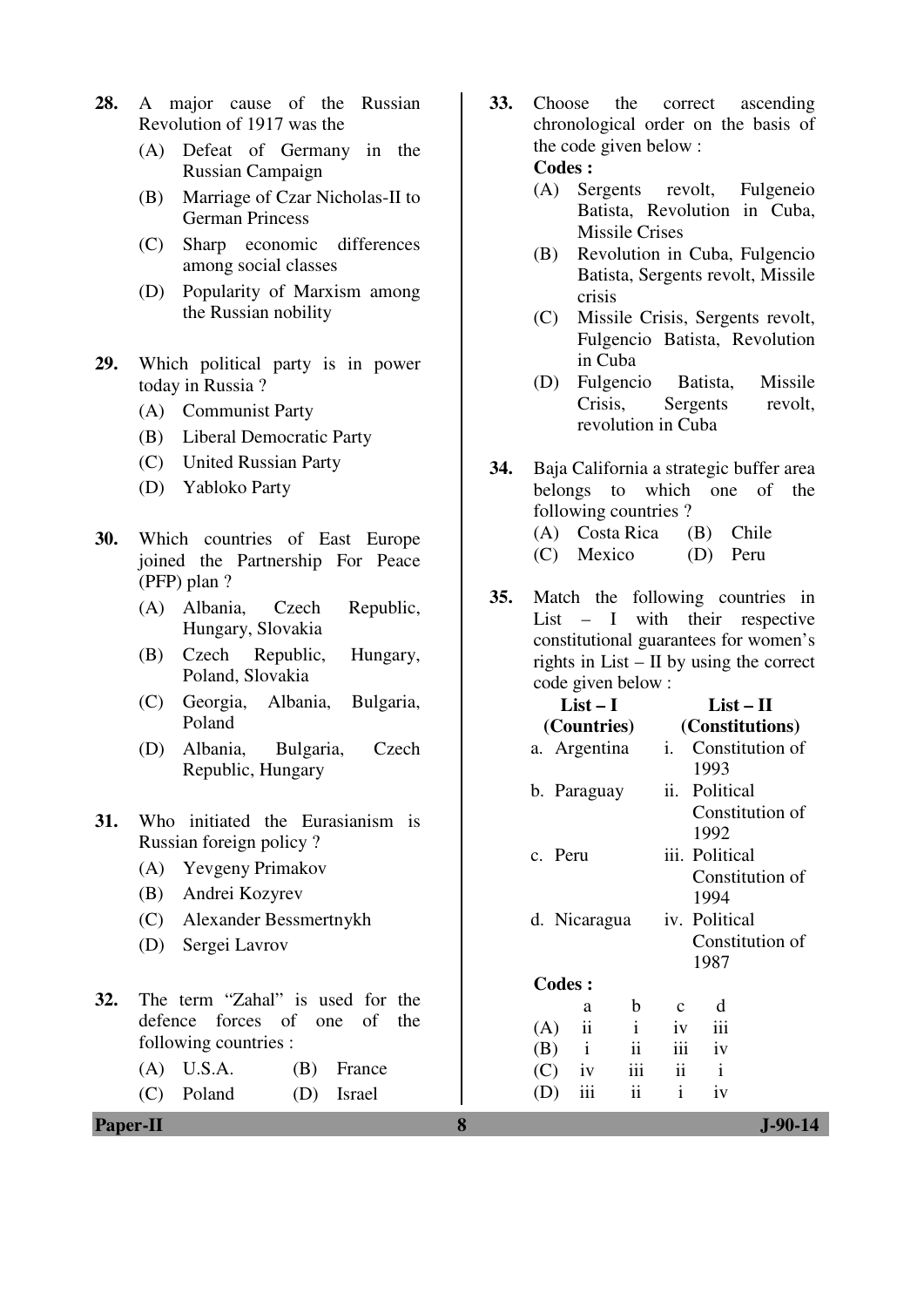- 28. 1917 की रूसी क्रान्ति का एक प्रमुख कारण था
	- $(A)$  रूसी अभियान में जर्मनी की पराजय
	- $(B)$  जार निकोलस II के साथ जर्मनी की राजकुमारी का विवाह
	- $(C)$  सामाजिक वर्गों के बीच भीषण आर्थिक अन्तर
	- (D) रूसी अभिजातिवर्ग में मार्क्सवाद की लोकप्रियता
- 29. रूस में वर्तमान में कौन सी पार्टी की सत्ता है ?
	- $(A)$  साम्यवादी पार्टी
	- $(B)$  उदारवादी प्रजातांत्रिक पार्टी
	- (C) यनाइटेड रशियन पार्टी
	- (D) याबलोको पार्टी
- 30. पूर्वी यूरोप के किन देशों ने शान्ति योजना हेत् भागीदारी (पी.एफ.पी.) स्वीकार की ?
	- $(A)$  अल्बानिया, चेक गणराज्य हंगरी स्लोवाकिया
	- (B) चेक गणराज्य, हंगरी, पोलेंड, स्लोवाकिया
	- (C) ज्योर्जिया, अल्बानिया, बल्गारिया, पोलेंड
	- (D) अल्बानिया, बल्गारिया, चेक गणराज्य, हंगरी
- 31. रूसी विदेश नीति में यूरेशियावाद का प्रारम्भ किसने किया  $\overline{v}$ 
	- $(A)$  येवगेनी प्राइमाकोव
	- (B) एण्ड्री कोजीरेव
	- (C) एव्सकेण्डर बेससमेरटनाइख
	- (D) सेरगई लवरोव
- **32.** 'जाहल' शब्द का निम्नलिखित देशों में से किस देश के प्रति रक्षा सैन्य दलों के लिए प्रयोग किया जाता है  $?$ 
	- $(A)$  यू.एस.ए.  $(B)$  फ्रांस
	- (C) पोलेंड (D) इजराइल

33. FEHR **MED** घटनाओं को उनके कालक्रमानसार आरोही क्रम में व्यवस्थित कीजिए और निम्न कट से सही क्रम का चयन कीजिए :

कुट $:$ 

- $(A)$  सार्जेंट विप्लव, फुलजेंसियो बतिस्ता, क्यूबा क्रान्ति, मिसाइल संकट
- (B) क्यूबा क्रान्ति, फुलजेंसियो बतिस्ता, सार्जेंट विप्लव, मिसाइल संकट
- (C) मिसाइल संकट, सार्जेंट विप्लव, <u>फ</u>लजेंसियो बतिस्ता, क्यूबा क्रान्ति
- (D) फुलजेंसियो बतिस्ता, मिसाइल संकट, सार्जेंट विप्लव, क्यूबा क्रान्ति
- 34. बाजा केलिफोर्निया जो सामरिक दृष्टि से अत्यन्त महत्त्वपूर्ण क्षेत्र है, किस देश के अन्तर्गत आता हे ?
	- $(A)$  कोस्टा रीका
	- $(B)$  चिली
	- $(C)$  मेक्सिको
	- (D) पेरू
- **35.** सूची I (देशों) को सूची II (महिलाओं के लिए संवैधानिक गारंटी) से सुमेलित करें और कूट से सही क्रम का चयन कीजिए :

|       | सूची – I                        |                         |              |              | सूची – II   |                                    |  |
|-------|---------------------------------|-------------------------|--------------|--------------|-------------|------------------------------------|--|
|       | (देश)                           |                         |              | (संविधान)    |             |                                    |  |
|       | a. अर्जेंटाइना i. संविधान, 1993 |                         |              |              |             |                                    |  |
|       | b. पराग्वे                      |                         |              |              |             | ii. राजनीतिक संविधान,              |  |
|       |                                 |                         |              | 1992         |             |                                    |  |
|       | c. पेरू                         |                         |              |              |             | iii. राजनीतिक संविधान,             |  |
|       |                                 |                         |              | 1994         |             |                                    |  |
|       |                                 |                         |              |              |             | d. निकारागुआ iv. राजनीतिक संविधान, |  |
|       |                                 |                         |              | 1987         |             |                                    |  |
| कूट : |                                 |                         |              |              |             |                                    |  |
|       | a                               | $\mathbf b$             | $\mathbf{c}$ |              | $\mathbf d$ |                                    |  |
|       | $(A)$ ii                        | $\mathbf{i}$            | iv           |              | iii         |                                    |  |
|       | $(B)$ i                         | $\overline{\mathbf{u}}$ |              | iii iv       |             |                                    |  |
|       | $(C)$ iv                        | $iii -$                 |              | $ii$ $i$     |             |                                    |  |
| (D)   | iii                             | $\overline{\mathbf{u}}$ |              | $\mathbf{i}$ | iv          |                                    |  |
|       |                                 |                         |              |              |             |                                    |  |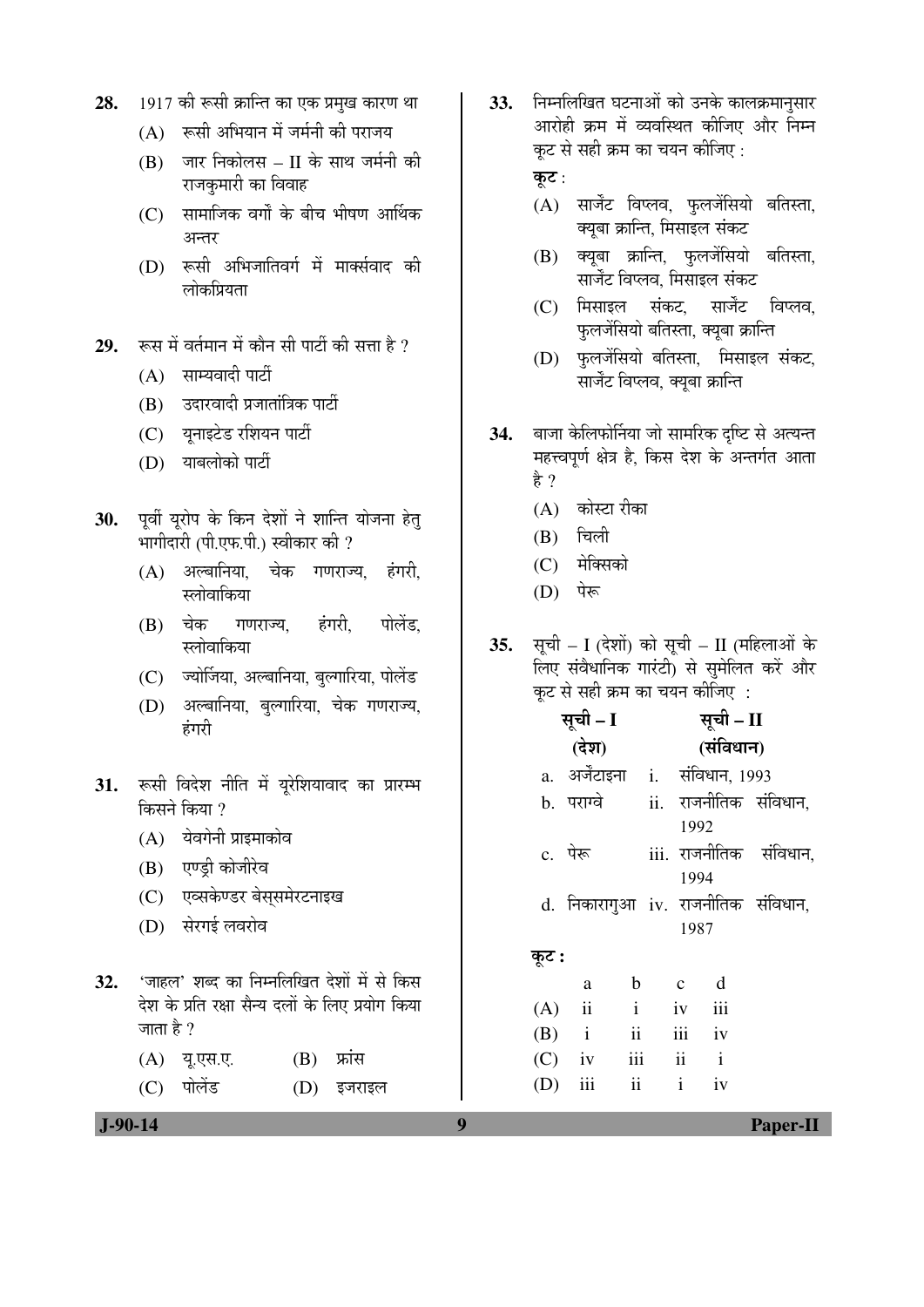- **36.** One of the following still remains a disputed area between Iran and UAE :
	- (A) Khuriya Muriya Island
	- (B) Abumusa
	- (C) Fasht Ad Dibal
	- (D) Al Qaa
- **37.** Match the following authors in List I with their works in List – II with the help of the code given below :

|               | List $-1$      |     |     | List – H        |
|---------------|----------------|-----|-----|-----------------|
|               | (Authors)      |     |     | (Works)         |
| a. E.         |                |     | i.  | Governing       |
|               | Hobsbowm       |     |     | without         |
|               |                |     |     | consensus       |
|               | b. E.V. Walter |     | ii. | The Age or      |
|               |                |     |     | Revolution      |
|               | c. H. Hyman    |     |     | iii. Terror and |
|               |                |     |     | Resistance      |
|               | d. R. Rose     |     |     | iv. Political   |
|               |                |     |     | Socialization   |
| <b>Codes:</b> |                |     |     |                 |
|               | a              | b   |     | d               |
| (A)           | ii             | iii | 1V  | $\mathbf{i}$    |
| (B)           | $\mathbf{i}$   | ii  | iii | iv              |
| (C)           | iv             | 111 | ii  | i               |
|               | iii            | iv  | i   | ii              |

- **38.** Identify the correct code for Assertion (A) and Reason (R) on the basis of the code given below :
	- **Assertion (A) :** The right to education is a fundamental human right that enforces successful exercise of all other human rights and provides human security.<br>Reason (R) : Edu
	- **:** Education is an extraordinary tool of empowerment and safeguarding human beings from exploitative and hazardous labour and sexual exploitation.

#### **Codes :**

- (A) (A) is correct but  $(R)$  is not the correct answer.
- (B) (R) is correct but (A) is not correct.
- (C) Both (A) and (R) are correct.
- (D) Both (A) and (R) are incorrect.
- **39.** Identify the correct code for Assertion (A) and Reason (R) on the basis of the code given below :
	- **Assertion (A) :** A new phase of globalisation has emerged in which the developing countries play on important role as a new and additional engine of global economy.
	- **Reason (R)** : The emergence of some developing countries as regional and global dynamos of trade and investment.

## **Codes :**

- (A) Both (A) and (R) are correct (R) is the correct explanation of (A).
- (B) (A) is correct but (R) is not correct.
- (C) (R) is correct but (A) is not correct.
- (D) Both (A) and (R) are incorrect.
- **40.** Match the following events in List I with the place/geographical region of their occurrence in List – II with the help of the code given as under :

| Assertion $(A)$ and Reason $(R)$ on the<br>basis of the code given below:<br><b>Assertion (A) : The</b><br>right<br>to<br>education is a fundamental                                        | $List-I$<br>$List - II$<br>(Event)<br>(Place/geographical<br>region)                                                                                               |  |
|---------------------------------------------------------------------------------------------------------------------------------------------------------------------------------------------|--------------------------------------------------------------------------------------------------------------------------------------------------------------------|--|
| human right that enforces<br>successful exercise of all other<br>human rights and provides<br>human security.                                                                               | i. North Africa<br>a. First<br>nuclear<br>chain<br>reaction                                                                                                        |  |
| <b>Reason (R)</b> : Education is<br>an<br>extraordinary<br>of<br>tool<br>empowerment and safeguarding<br>human beings from exploitative<br>and hazardous labour and sexual<br>exploitation. | b. Operation<br>ii. West Bengal<br>Jeronimo<br>(India)<br>of iii. Abbottabad<br>c. Battle<br>Alam Halfa<br>(Pakistan)<br>d. Battle of iv. Chicago (USA)<br>Plassey |  |
| Codes :<br>$(A)$ is correct but $(R)$ is not the<br>(A)                                                                                                                                     | <b>Codes:</b>                                                                                                                                                      |  |
| correct answer.                                                                                                                                                                             | b<br>d<br>$\mathbf{C}$<br>a                                                                                                                                        |  |
| (B)<br>$(R)$ is correct but $(A)$ is not<br>correct.                                                                                                                                        | $\mathbf{ii}$<br>iii<br>$\mathbf{i}$<br>iv<br>(A)<br>$\mathbf{i}$<br>$\mathbf{ii}$<br>$\mathbf{ii}$<br>iv<br>(B)                                                   |  |
| Both $(A)$ and $(R)$ are correct.<br>(C)<br>Both $(A)$ and $(R)$ are incorrect.<br>(D)                                                                                                      | $\mathbf{i}$<br>$\mathbf{ii}$<br>iii<br>(C)<br>iv<br>$\mathbf{ii}$<br>iii<br>$\mathbf{i}$<br>(D)<br>iv                                                             |  |
| <b>Paper-II</b>                                                                                                                                                                             | 10<br>$J-90-14$                                                                                                                                                    |  |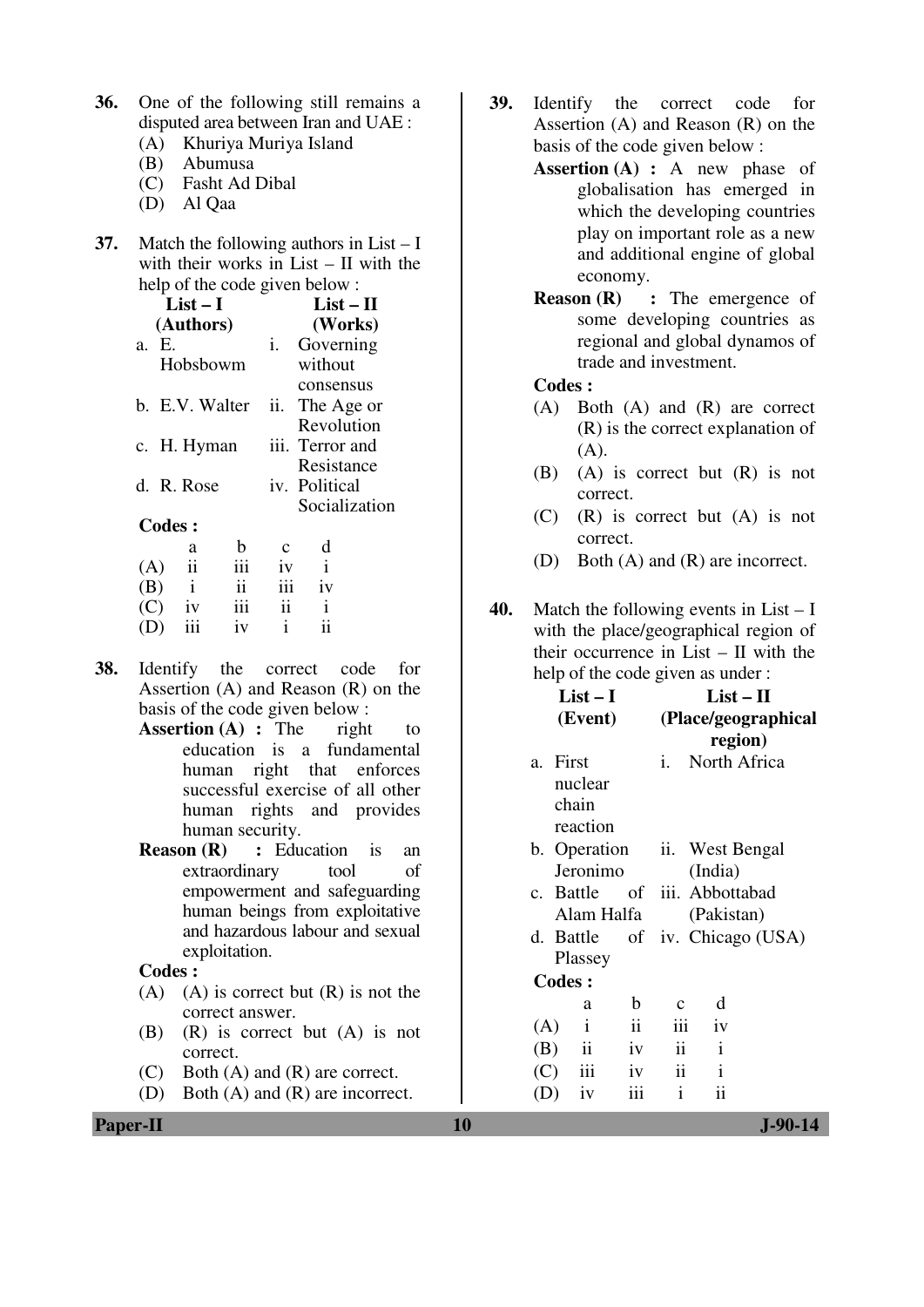| 36. | निम्नलिखित में से कौन सा क्षेत्र अब भी ईरान<br>और यू ए ई के बीच विवादित है ?                                             | 39. |              |                           |                       |                    | कूट से सही उत्तर का चयन कीजिए :                                                 | अभिकथन (A) और तर्क (R) के लिए निम्न                                                                         |
|-----|--------------------------------------------------------------------------------------------------------------------------|-----|--------------|---------------------------|-----------------------|--------------------|---------------------------------------------------------------------------------|-------------------------------------------------------------------------------------------------------------|
|     | (A) खुरिया मुरिया द्वीप<br>(B)<br>आबू मुसा<br>फास्टा अद दिबाल<br>(C)                                                     |     |              |                           |                       |                    |                                                                                 | अभिकथन (A) : वैश्वीकरण का एक नया<br>पड़ाव उभरा है जिसमें विकासशील देश<br>वैश्विक अर्थव्यवस्था में एक नए एवं |
|     | (D)<br>अल क़ा                                                                                                            |     |              |                           | भूमिका निभा रहे हैं । |                    |                                                                                 | अतिरिक्त इंजन के रूप में महत्त्वपूर्ण                                                                       |
| 37. | सूची – I को सूची – II से सुमेलित कीजिए<br>और कूट से सही उत्तर का चयन करें :<br>सूची – I<br>सूची – II<br>(लेखक)<br>(रचना) |     |              |                           | विकासशील का उद्भव ।   |                    |                                                                                 | <b>तर्क (R) :</b> व्यापार एवं निवेश के क्षेत्रीय व<br>वैश्विक शक्ति पुंज के रूप में कतिपय                   |
|     | a. ई.हाब्सबाउन i. गवर्निंग विदाउट<br>कन्सेनसस                                                                            |     | कूट :<br>(A) |                           | (R) सही व्याख्या है । |                    |                                                                                 | $(A)$ एवं $(R)$ दोनों सही हैं और $(A)$ की                                                                   |
|     | b. ई.वी. वाल्टर ii. द एज ऑफ<br>रेवोल्यूशन                                                                                |     | (B)          |                           |                       |                    | (A) सही है, परन्तु (R) सही नहीं है ।                                            |                                                                                                             |
|     | c. एच. हाईमैन iii. टैरर एण्ड रेजिस्टैंस<br>iv. पोलिटिकल<br>d. आर. रोज़<br>सोसियलाइज़ेशन                                  |     | (C)<br>(D)   |                           |                       |                    | $(R)$ सही है परन्तु $(A)$ सही नहीं है ।<br>$(A)$ तथा $(R)$ दोनों सही नहीं हैं । |                                                                                                             |
|     | कूट :<br>d<br>$\mathbf b$<br>$\mathbf c$<br>a<br>$\mathbf{i}$<br>(A)<br>$\rm ii$<br>iii<br>iv                            |     | कोजिए :      |                           |                       |                    |                                                                                 | 40. सूची – I में दी गई घटनाओं को सूची – II में<br>दिए गए स्थान/भौगोलिक क्षेत्र से सुमेलित                   |
|     | $\mathbf{ii}$<br>(B)<br>iii<br>iv<br>$\mathbf{i}$                                                                        |     |              | सूची – I                  |                       |                    | सूची – II                                                                       |                                                                                                             |
|     | iii<br>$\mathbf{ii}$<br>(C)<br>$\mathbf{i}$<br>iv<br>$\overline{\mathbf{i}}$<br>iii<br>(D)<br>iv<br>$\mathbf{i}$         |     |              | (घटना)                    |                       |                    | (स्थान/भौगोलिक<br>क्षेत्र)                                                      |                                                                                                             |
| 38. | अभिकथन (A) और तर्क (R) के लिए निम्न<br>कूट से सही उत्तर का चयन कीजिए :<br>अभिकथन (A) : शिक्षा का अधिकार एक ऐसा           |     | a.           | शृंखला<br>प्रतिक्रिया     |                       |                    | प्रथम नाभिकीय   i.    उत्तरी अफ्रिका                                            |                                                                                                             |
|     | मूल मानव अधिकार है जो अन्य सभी<br>मानवीय अधिकारों को सफलता से लागू                                                       |     |              | b. जेरोनिमो<br>कार्रवाई   |                       | ii.                | पश्चिमी<br>बंगाल (भारत)                                                         |                                                                                                             |
|     | करवाता है और मानवीय सुरक्षा प्रदान<br>करता है ।<br>तर्क (R) : शिक्षा सशक्तिकरण का अद्वितीय                               |     |              | c. आलम हाल्फा<br>की लड़ाई |                       |                    | iii. एबटाबाद<br>(पाकिस्तान)                                                     |                                                                                                             |
|     | और यह मानव<br>साधन है<br>को<br>शोषणात्मक एवं जोखिम श्रम और यौन                                                           |     |              | d. प्लासी की<br>लड़ाई     |                       |                    | iv. शिकागो<br>(यू.एस.ए.)                                                        |                                                                                                             |
|     | शोषण से सुरक्षा प्रदान करता है ।                                                                                         |     | कूट :        |                           |                       |                    |                                                                                 |                                                                                                             |
|     | कूट :                                                                                                                    |     |              | a                         | $\mathbf b$           | $\mathbf C$        | d                                                                               |                                                                                                             |
|     | (A) सही है परन्तु (R) गलत है ।<br>(A)<br>$(R)$ सही है परन्तु $(A)$ गलत है ।<br>(B)                                       |     | (A)          | $\mathbf{i}$              | $\ddot{\rm n}$        | iii                | iv                                                                              |                                                                                                             |
|     | $(A)$ और $(R)$ दोनों सही हैं ।<br>(C)                                                                                    |     | (B)          | $\mathbf{ii}$             | iv                    | ii                 | $\mathbf{i}$                                                                    |                                                                                                             |
|     | $(A)$ और $(R)$ दोनों गलत हैं।<br>(D)                                                                                     |     | (C)<br>(D)   | iii<br>iv                 | iv<br>iii             | ii<br>$\mathbf{i}$ | $\mathbf{i}$<br>ii                                                              |                                                                                                             |
|     | $J-90-14$                                                                                                                | 11  |              |                           |                       |                    |                                                                                 | <b>Paper-II</b>                                                                                             |
|     |                                                                                                                          |     |              |                           |                       |                    |                                                                                 |                                                                                                             |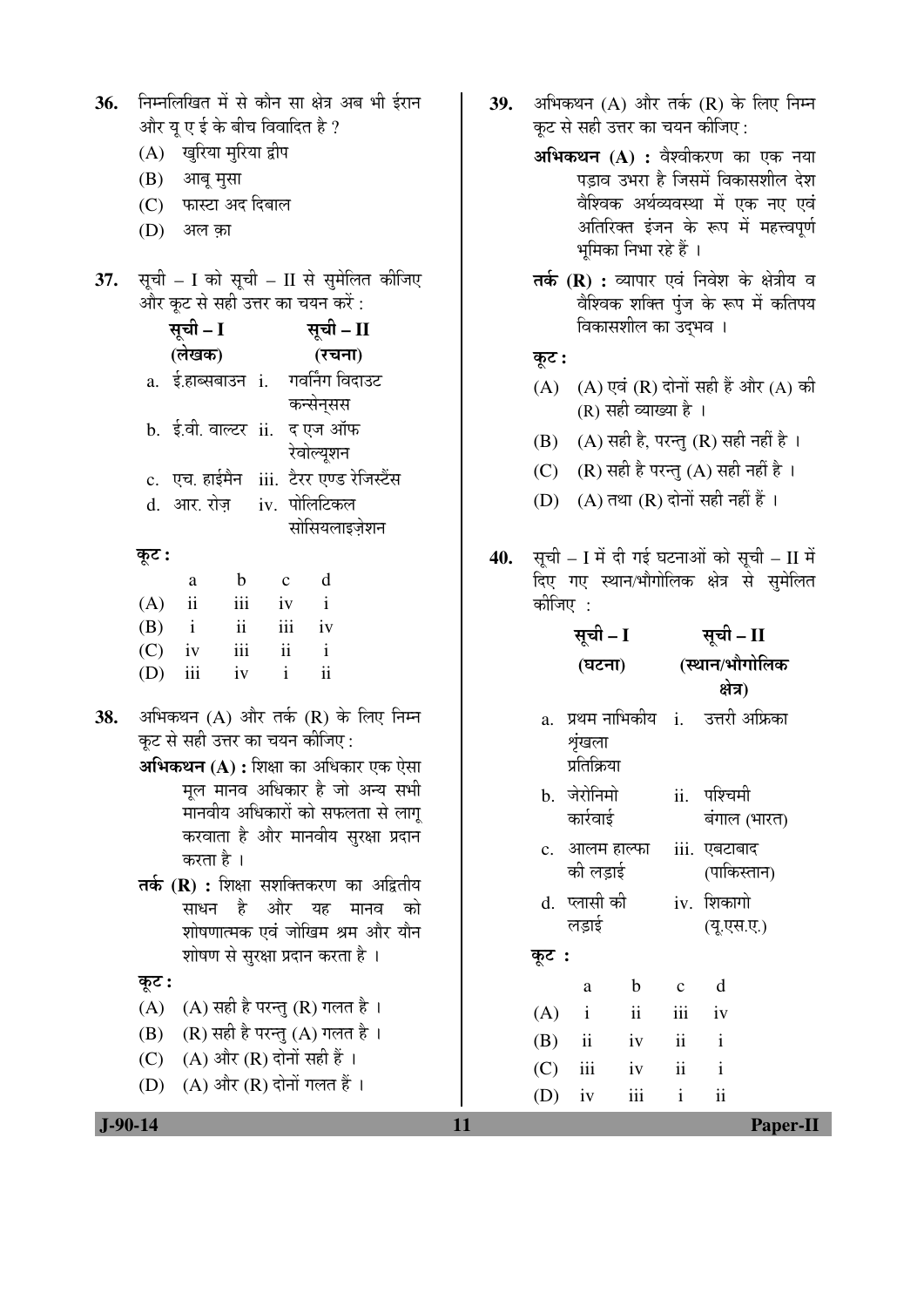**41.** Identify the correct code for Assertion (A) and Reason (R) on the basis of the code given below :

> **Assertion (A) :** Army marches on stomach.

> **Reason (R) :** A Commander must know and administer how to get his men, their ration and every other kind of stores needed for them.

#### **Codes :**

- (A) Both (A) and (R) are correct.
- (B) Both (A) and (R) are not correct.
- (C) (A) is correct and (R) is not correct.
- (D) (A) is not correct but (R) is correct.
- **42.** Match the following authors in List I with their books in List – II with the help of the code given as under :

|     |               | $List-I$                   | $List-II$      |                     |                                 |
|-----|---------------|----------------------------|----------------|---------------------|---------------------------------|
|     |               | (Author)                   | (Book)         |                     |                                 |
|     |               | a. Tradition<br>Never dies |                | i.                  | Amartya Sen                     |
|     |               | b. Prepare or<br>Perish    |                |                     | ii. Maj Gen Slim                |
|     |               |                            | c. Defeat into |                     | iii. Gen K.V.                   |
|     |               | Victory                    |                |                     | Krishna Rao                     |
|     |               |                            |                |                     | d. Argumentative iv. Col. Bhava |
|     |               | Indians                    |                |                     | Singh                           |
|     | <b>Codes:</b> |                            |                |                     |                                 |
|     |               | a                          | $\mathbf b$    | $\mathbf c$         | d                               |
| (A) |               | iv                         | iii            | $\ddot{\mathbf{i}}$ | $\mathbf{i}$                    |
|     | $(B)$ i       |                            | ii             | iii                 | iv                              |
|     | (C)           | $\mathbf{ii}$              | iii            | $\mathbf{i}$        | iv                              |
| (D) |               | iii                        | iv             | $\mathbf{i}$        | ii                              |
|     |               |                            |                |                     |                                 |

- **43.** Identify the correct code for Assertion (A) and Reason (R) as given below :
	- **Assertion (A) :** The assumption that the internal capabilities of States shape their foreign policy priorities is supported by the fact that their preparations for war strongly influence their use of force.
		- **Reason (R) :** Because military capabilities limit a states range of prudent policy choices for their national security decisions.

## **Codes :**

- (A) Both (A) and (R) are correct.
- (B) Both (A) and (R) are not correct.
- (C) (A) is correct and (R) is not correct.
- (D) (A) is not correct but (R) is correct.
- **44.** Identify the correct code for Assertion (A) and Reason (R) as given below :
	- **Assertion (A) :** Compliance with international law does not necessarily derive from commands backed by punishment but by voluntary observances.
		- **Reason (R) :** Long term interests of states are mostly served by the legal order based on consensus and compromises among states.

#### **Codes :**

- $(A)$  (A) is correct but  $(R)$  is not the correct explanation.
- (B) (A) is not correct but (R) is correct
- (C) Both (A) and (R) are true and (R) is the correct explanation.
- (D) Both (A) and (R) are not correct.

**Paper-II** J-90-14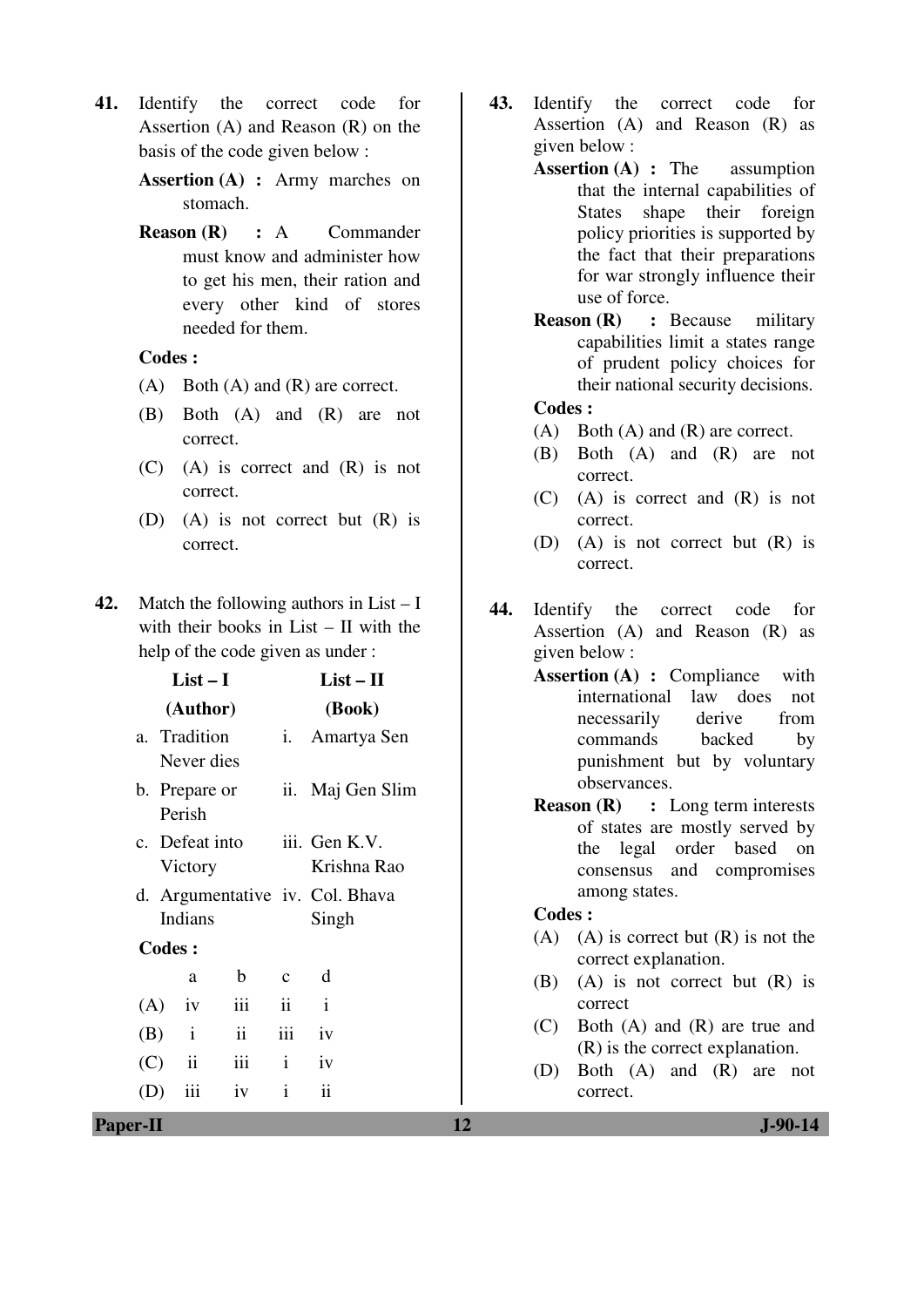- **41.** अभिकथन (A) और तर्क (R) के लिए निम्न कट से सही उत्तर का चयन कीजिए :
	- **अभिकथन (A) :** सेना पेट के आधार आगे बढती है ।
	- **तर्क (R) :** एक कमांडर के लिए अपनी सेना हेतु अपेक्षित रासन तथा अन्य वस्तुओं को जानना और उसके अनुसार उनका प्रबन्ध करना आवश्यक है ।
	- कूट :
	- (A)  $(A)$  और  $(R)$  दोनों सही हैं।
	- $(B)$   $(A)$  और  $(R)$  दोनों गलत हैं।
	- (C)  $(A)$  सही है और  $(R)$  गलत है।
	- (D)  $(A)$  गलत है, परन्तु (R) सही है।
- 42. सूची I में उल्लेखित पुस्तकों के नाम को सूची – II में उल्लेखित लेखकों के नाम से सुमेलित कीजिए और निम्न कूट से सही उत्तर का चयन कीजिए $\,$  :

|       | सूची – I                                 |             |              | सूची – II       |  |  |
|-------|------------------------------------------|-------------|--------------|-----------------|--|--|
|       | (पुस्तक)                                 |             |              | (लेखक)          |  |  |
|       | a. ट्रेडिशन नेवर    i.    अमर्त्य सेन    |             |              |                 |  |  |
|       | डाइज                                     |             |              |                 |  |  |
|       | b. प्रिपेयर ओर                           |             |              | ii. मेजर जर्नल  |  |  |
|       | पेरिश                                    |             |              | स्लिम           |  |  |
|       | c. डिफीट इन टू     iii.  जन.      के.वी. |             |              |                 |  |  |
|       | विक्टरी                                  |             |              | कृष्णा राव      |  |  |
|       | d. आरगुमेंटेटिव  iv. कर्नल  भाव          |             |              |                 |  |  |
|       | इंडियन्स                                 |             |              | सिंह            |  |  |
| कूट : |                                          |             |              |                 |  |  |
|       | a                                        | $\mathbf b$ | $\mathbf{C}$ | $\mathbf d$     |  |  |
|       | $(A)$ iv                                 | iii         | ii i         |                 |  |  |
|       | $(B)$ i ii iii iv                        |             |              |                 |  |  |
|       | $(C)$ ii iii i iv                        |             |              |                 |  |  |
|       | $(D)$ iii                                | $iv$ $i$    |              | $\ddot{\rm ii}$ |  |  |

- **43.** अभिकथन (A) और तर्क (R) के लिए निम्न कट से सही उत्तर का चयन कीजिए :
	- **अभिकथन (A) :** यह मान्यता कि राज्यों की आन्तरिक क्षमताएँ उनकी विदेश नीति की प्राथमिकताओं को निर्धारित करती हैं. इस तथ्य द्वारा भी समर्थित है कि सामरिक तैयारियाँ उनके द्वारा युद्ध में प्रयुक्त बल को पूरी तरह प्रभावित करती हैं ।
	- **तर्क (R) :** क्योंकि किसी देश की सैन्य क्षमताएँ उनके द्वारा राष्ट्रीय सुरक्षा निर्णयों के विवेकपूर्ण नीति-चयन को परिसीमित कर देती हैं ।
	- कट:
	- (A)  $(A)$  और  $(R)$  दोनों सही हैं।
	- $(B)$   $(A)$  और  $(R)$  दोनों गलत हैं।
	- (C)  $(A)$  सही है, परन्तु (R) गलत है।
	- (D)  $(A)$  गलत है, परन्तु (R) सही है।
- **44.** अभिकथन (A) और तर्क (R) के लिए निम्न कट से सही उत्तर का चयन कीजिए :
	- **अभिकथन (A) :** अन्तर्राष्ट्रीय कानून का अनशीलन आवश्यक रूप से दंड द्वारा समर्थित आदेशों के कारण नहीं अपित इसकी स्वेच्छा से पालना से होता है ।
	- **तर्क (R) :** देशों के दीर्घकालीन हित अधिकांशतया राज्यों के बीच सहमति और समझौतों पर आधारित काननी व्यवस्था से होता है ।

## Ûæú™ü **:**

- $(A)$   $(A)$  सही है, परन्तु $(R)$  सही स्पष्टीकरण नहीं है $\perp$
- (B) (A) गलत है, परन्तु (R) सही स्पष्टीकरण है ।
- (C)  $(A)$  और  $(R)$  दोनों सही हैं और  $(R)$ सही स्पष्टीकरण है ।
- (D)  $(A)$  और  $(R)$  दोनों गलत हैं।

 **J-90-14 13 Paper-II**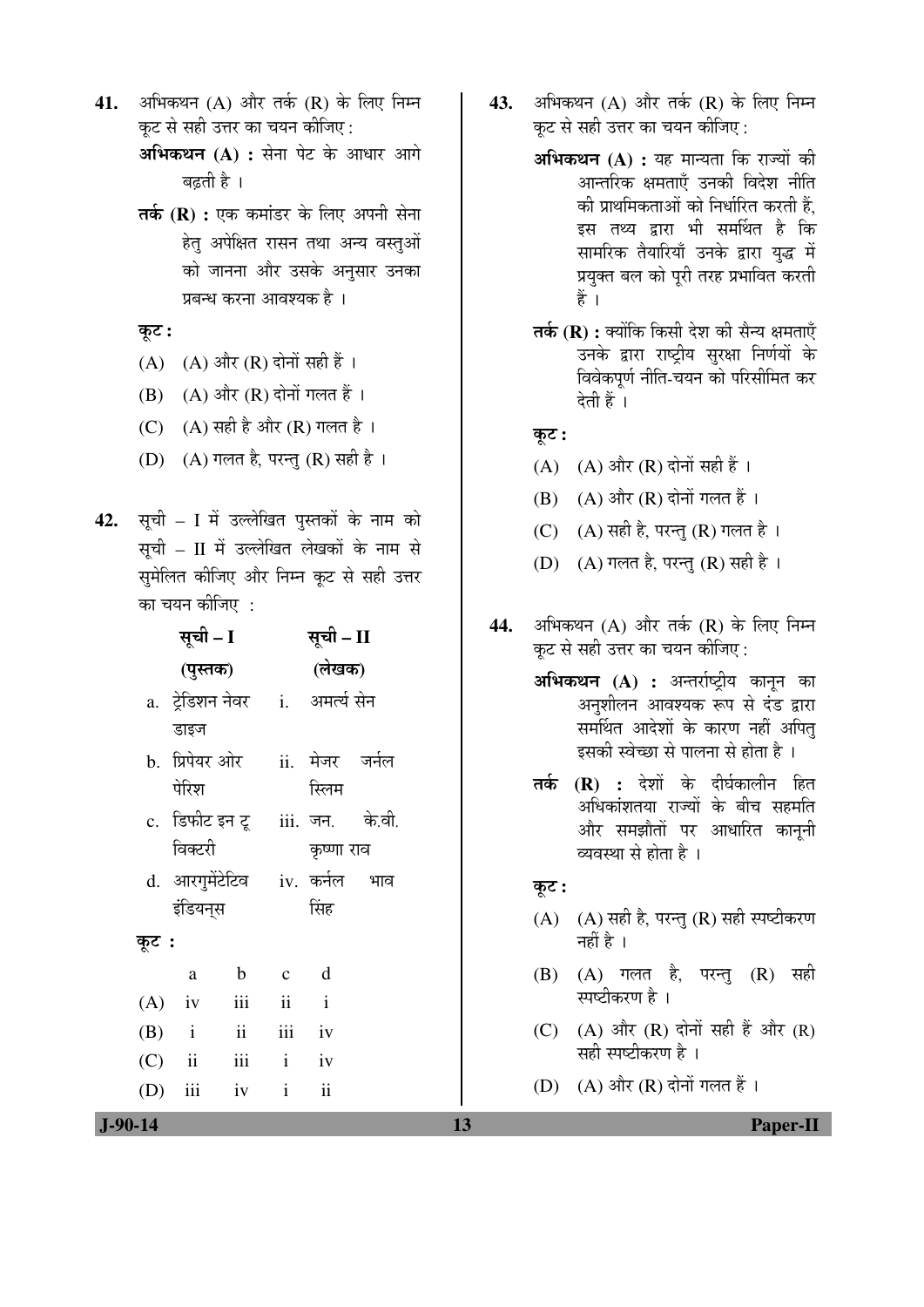**45.** Match the leaders mentioned in List – I with their countries mentioned in List –  $II$  with the help of code given below :

|     | $List-I$                |     |                |                     | $List-II$                       |
|-----|-------------------------|-----|----------------|---------------------|---------------------------------|
|     | (Leaders)               |     |                |                     | (Countries)                     |
|     | a. Thien Sien           |     |                | Ĺ.                  | Cambodia                        |
|     |                         |     |                |                     | b. Nguyen Thi Binh ii. Malaysia |
|     | c. Heng Samrin          |     |                |                     | iii. Vietnam                    |
|     | d. Badawi               |     |                |                     | iv. Myanmar                     |
|     | <b>Codes:</b>           |     |                |                     |                                 |
|     | a                       | b   | C              | d                   |                                 |
| (A) | iii                     | i   | $\ddot{\rm n}$ | iv                  |                                 |
| (B) | $\overline{\mathbf{u}}$ | iv  | i              | iii                 |                                 |
| (C) | iv                      | iii | i              | $\ddot{\mathbf{i}}$ |                                 |
|     | i                       | 1V  |                | ij                  |                                 |

- **46.** Which of the following two sea ports in South Asia have been developed with Chinese assistance ?
	- I. Gwader
	- II. Trincomalee
	- III. Chittagong
	- IV. Humbentota

#### **Codes :**

- (A) I and III are correct.
- (B) I and IV are correct.
- (C) II and III are correct.
- (D) III and IV are correct.
- **47.** Match the leaders mentioned in List I with the programmes mentioned in List – II with the help of code given below :

|              |                      | $List-II$                             |  |  |  |
|--------------|----------------------|---------------------------------------|--|--|--|
|              | (Programmes)         |                                       |  |  |  |
|              | Collectivization     |                                       |  |  |  |
| b. Gorbachev | ii. Decentralization |                                       |  |  |  |
|              | iii. New Economic    |                                       |  |  |  |
|              |                      |                                       |  |  |  |
|              | iv. Perestroika      |                                       |  |  |  |
| Codes:       |                      |                                       |  |  |  |
| h            | с                    | d                                     |  |  |  |
| iv           |                      | $\mathbf{ii}$                         |  |  |  |
| iv           | i                    | iii                                   |  |  |  |
| ii           | i                    | iv                                    |  |  |  |
| 1V           |                      |                                       |  |  |  |
|              |                      | $\mathbf{i}$ .<br>Policy<br>iii<br>11 |  |  |  |

- **48.** Choose the correct ascending chronological order for the following events on the basis of the codes given below :
	- I. Partition of Africa
	- II. Establishment of the OAU
	- III. Slave Trade
	- IV. Independence of Africa

## **Codes :**

- (A) IV, II, I, III
- (B) I, IV, III, II
- (C) II, III, II, I
- (D) III, I, IV, II
- **49.** Identify the correct code for Assertion (A) and Reason (R) on the basis of code given below :
	- **Assertion (A) :** In post apartheid era, South Africa made profound changes in military doctrine of national defense.
	- **Reason (R) : South Africa** opposed earlier practice of launching counter insurgency wars and retaliatory strikes against neighbouring countries.

## **Codes :**

- $(A)$  (A) is correct but  $(R)$  is not the correct explanation.
- (B) Both (A) and (R) are correct.
- (C) Both (A) and (R) are incorrect.
- (D) (R) is correct but (A) is not correct.
- **50.** Which one of the following was the first Arms Control Agreement of the Cold War period ?
	- (A) INF Treaty
	- (B) Outer-space Treaty
	- (C) Antarctic Treaty
	- (D) Treaty of Tlatelolco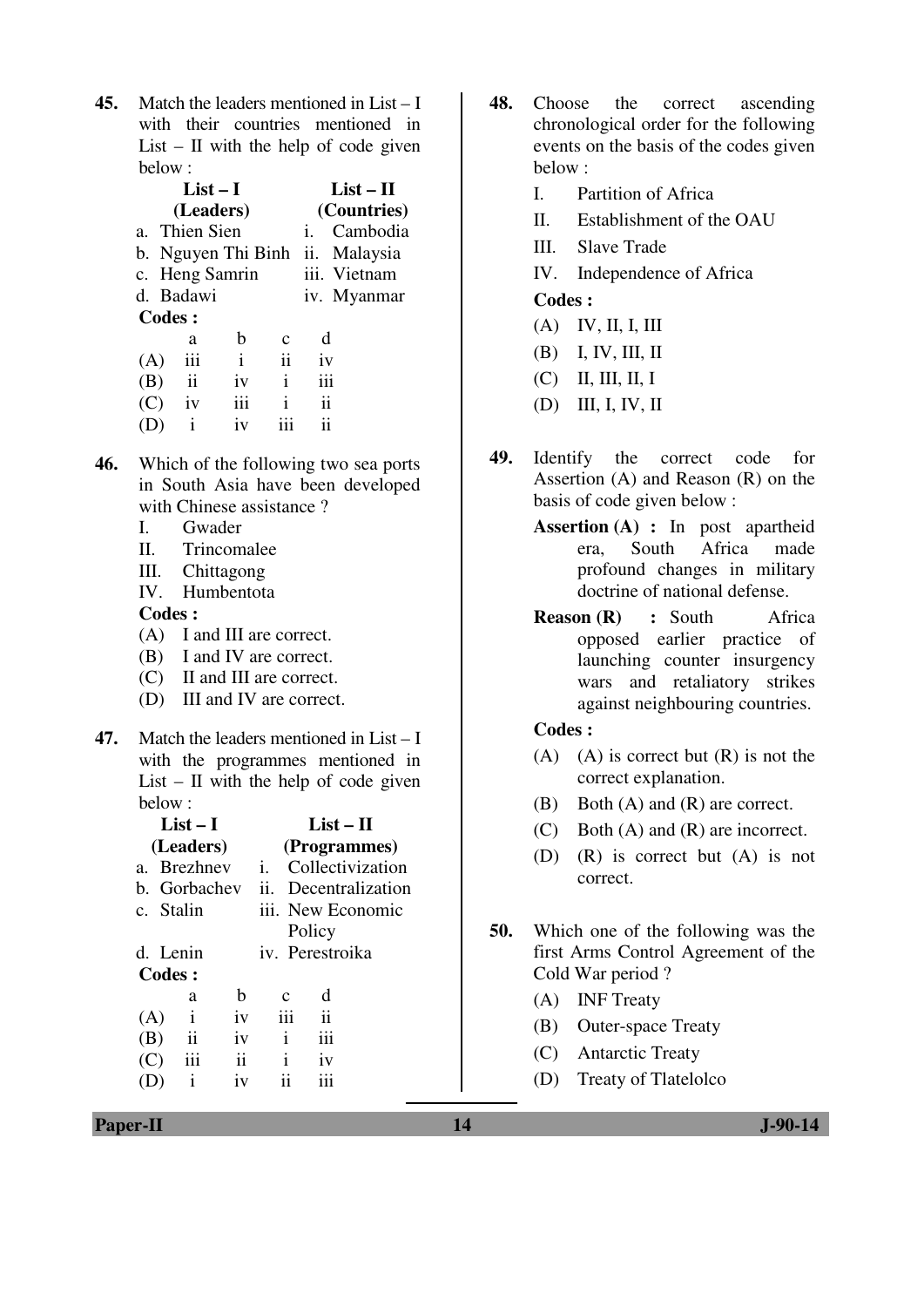45. सूची – I में उल्लिखित नेताओं के नाम नीचे दिए गए कूट की सहायता से सूची – II में उल्लिखित देशों के साथ सुमेलित कोजिए :

| सूची – II    |
|--------------|
| (देश)        |
| कंबोडिया     |
| ii. मलेशिया  |
| iii. वियतनाम |
| iv. म्यांमार |
|              |
|              |
|              |
|              |
|              |
|              |
|              |

- 46. दक्षिण एशिया के निम्न में से किन दो बंदरगाहों का विकास चीन के सहयोग से किया गया है  $\,$  ?
	- I. ग्वादर
	- II. त्रिंकोमली
	- III. चितागोंग
	- $IV.$  हम्बनतोता
	- कुट $:$
	- $(A)$  I और III सही हैं।
	- $(B)$  I और IV सही हैं।
	- (C) II और III सही हैं।
	- (D) III और IV सही हैं।
- 47. सूची I में उल्लिखित नेताओं के नाम नीचे दिए गए कुट की सहायता से सूची – II में उल्लिखित कार्यक्रमों से समेलित कीजिए :

|                | सूची – I     | सूची – II                |                   |                      |  |
|----------------|--------------|--------------------------|-------------------|----------------------|--|
| (नेता)         |              |                          | (कार्यक्रम)       |                      |  |
|                | a. ब्रेझनेव  | $\mathbf{i}$ .           |                   | सामूहिकीकरण          |  |
| $\mathbf{b}$ . | गोर्बाचोव    | ii.                      |                   | विकेंद्रीकरण         |  |
|                | c. स्टॉलिन   |                          |                   | iii.  नई आर्थिक नीति |  |
|                | d. लेनिन     |                          | iv. पेरेस्ट्राइका |                      |  |
| कूट :          |              |                          |                   |                      |  |
|                | a            | b                        | $\mathbf c$       | d                    |  |
| (A)            | $\mathbf{i}$ | iv                       | iii               | $\mathbf{ii}$        |  |
| (B)            | ii           | iv                       | $\mathbf{i}$      | iii                  |  |
| (C)            | $\rm iii$    | $\overline{\mathbf{ii}}$ | $\mathbf{i}$      | iv                   |  |
| (D)            | $\mathbf{i}$ | iv                       | ij                | iii                  |  |
|                |              |                          |                   |                      |  |

- 48. नीचे दिए गए कुटों के आधार पर निम्नांकित घटनाओं के लिए सही आरोही कालक्रम का चयन कीजिए $\,$  :
	- I. अफ्रीका का विभाजन
	- II. ओ.ए.य. की स्थापना
	- III. दास व्यापार
	- $IV$  । अफ्रीका की स्वतंत्रता
	- कूट $:$
	- (A) IV, II, I, III
	- (B) I, IV, III, II
	- (C) II, III, II, I
	- (D) III, I, IV, II
- 49. नीचे दिए गए कूट के आधार पर अभिकथन  $(A)$  और तर्क  $(R)$  के लिए सही कूट को चिह्नित कीजिए $\,$  :
	- **अभिकथन (A) :** उत्तर-रंग भेद व्यवस्था काल में दक्षिण अफ्रीका ने राष्ट्रीय सुरक्षा के सैन्य सिद्धांत में भारी परिवर्तन किए ।
	- **तर्क (R) :** दक्षिण अफ्रीका ने पड़ोसी देशों के खिलाफ राज्य विद्रोह दमनात्मक युद्ध और प्रतिकारात्मक आघात की पिछली परिपाटी का विरोध किया ।

## कूट :

- $(A)$   $(A)$  सही है, लेकिन  $(R)$  गलत है।
- $(B)$   $(A)$  और  $(R)$  दोनों सही हैं ।
- $(C)$   $(A)$  और  $(R)$  दोनों गलत हैं।
- (D) (A) सही है, लेकिन (R) गलत है।
- **50.** निम्नलिखित में से, कौन सा शीत युद्ध काल का प्रथम हथियार नियंत्रण समझौता था $\,$ ?
	- $(A)$  आई एन एफ संधि
	- $(B)$  बाह्य-अन्तरिक्ष संधि
	- (C) एंटार्टिका (दक्षिण-ध्रुवीय) संधि
	- (D) ट्लैटिलोलको संधि

 **J-90-14 15 Paper-II**